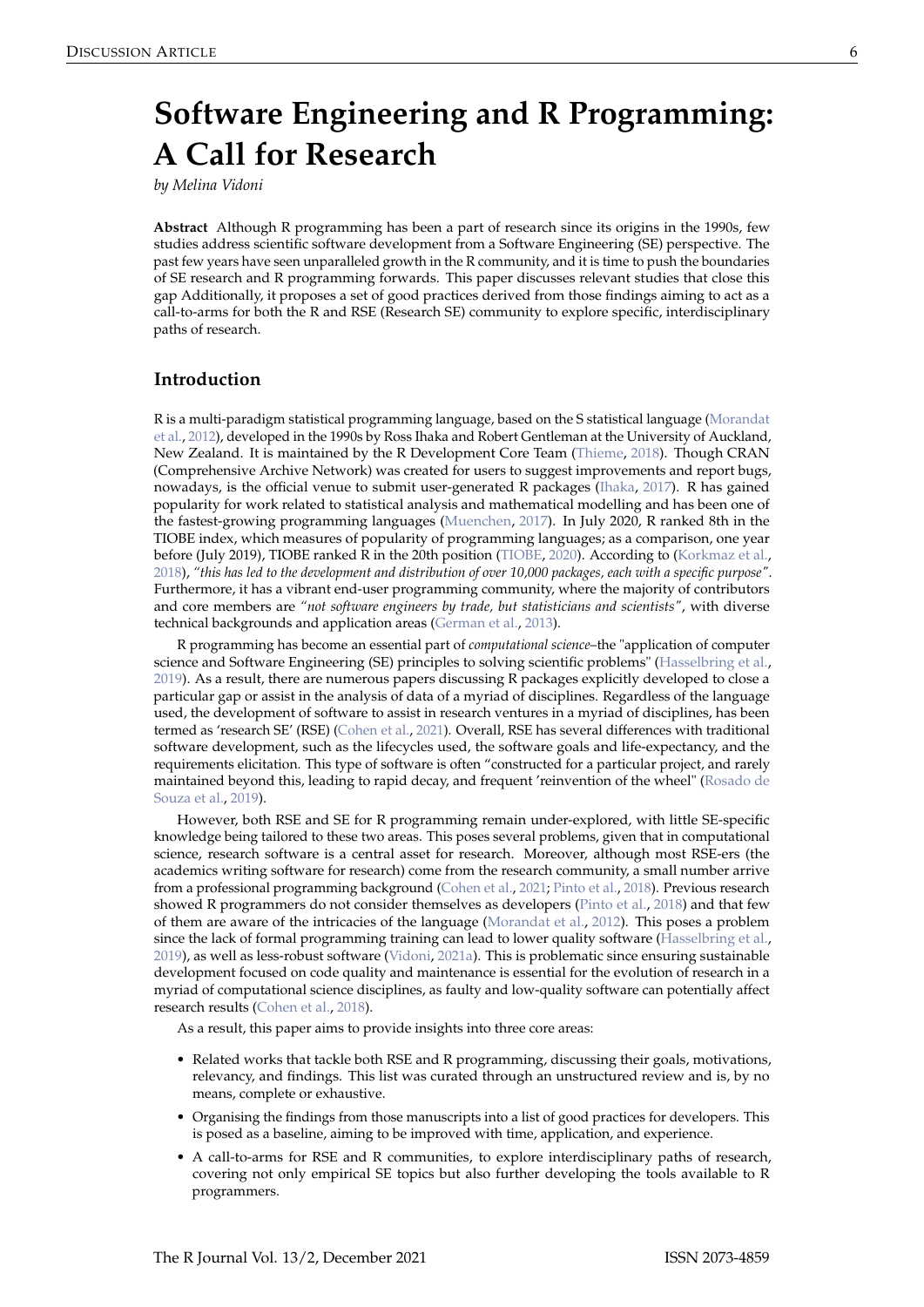## <span id="page-1-1"></span><span id="page-1-0"></span>**Related Works**

This Section discusses relevant works organised in four sub-areas related to software development: coding in R, testing packages, reviewing them, and developers' experiences.

#### **Area: Coding in R**

Code quality is often related to technical debt. Technical Debt (TD) is a metaphor used to reflect the implied cost of additional rework caused by choosing an easy solution in the present, instead of using a better approach that would take longer [\(Samarthyam et al.,](#page-8-3) [2017\)](#page-8-3).

[Claes et al.](#page-6-2) [\(2015\)](#page-6-2) mined software repositories (MSR) to evaluate the *maintainability* of R packages published in CRAN. They focused on *function clones*, which is the practice of duplicating functions from other packages to reduce the number of dependencies; this is often done by copying the code of an external function directly into the package under development or by re-exporting the function under an alias. Code clones are harmful because they lead to redundancy due to code duplication and are a code smell (i.e., a practice that reduces code quality, making maintenance more difficult).

The authors identified that cloning, in CRAN packages only, is often caused by several reasons. These are: coexisting package versions (with some packages lines being cloned in the order of the hundreds and thousands), forked packages, packages that are cloned more than others, utility packages (i.e., those that bundle functions from other packages to simply importing), popular packages (with functions cloned more often than in other packages), and popular functions (specific functions being cloned by a large number of packages).

Moreover, they analysed the cloning trend for packages published in CRAN. They determined that the ratio of packages impacted by cloning appears to be stable but, overall, it represents over quarter-million code lines in CRAN. Quoting the authors, *"those lines are included in packages representing around 50% of all code lines in CRAN."* [\(Claes et al.,](#page-6-2) [2015\)](#page-6-2). Related to this, [Korkmaz et al.](#page-7-8) [\(2019\)](#page-7-8) found that the more dependencies a package has, the less likely it is to have a higher impact. Likewise, other studies have demonstrated that scantily updated packages that depend on others that are frequently updated are prone to have more errors caused by incompatible dependencies [\(Plakidas et al.,](#page-7-9) [2017\)](#page-7-9); thus, leading developers to clone functions rather than importing.

Code quality is also reflected by the comments developers write in their code. The notion of *Self-Admitted Technical Debt* (SATD) indicates the case where programmers are aware that the current implementation is not optimal and write comments alerting of the problems of the solution [Potdar and](#page-7-10) [Shihab](#page-7-10) [\(2014\)](#page-7-10). [Vidoni](#page-8-4) [\(2021b\)](#page-8-4) conducted a three-part mixed-methods study to understand SATD in R programming, mining over 500 packages publicly available in GitHub and enquiring their developers through an anonymous online survey. Overall, this study uncovered that:

- Slightly more than 1/10th of the comments are actually "commenting out" (i.e., nullifying) functions and large portions of the code. This is a code smell named *dead code*, which represents functions or pieces of unused code that are never called or reached. It clogs the files, effectively reducing the readability [Alves et al.](#page-6-3) [\(2016\)](#page-6-3).
- About 3% of the source code comments are SATD, and 40% of those discuss code debt. Moreover, about 5% of this sample discussed *algorithm debt*, defined as *"sub-optimal implementations of algorithm logic in deep learning frameworks. Algorithm debt can pull down the performance of a system"* [Liu et al.](#page-7-11) [\(2020\)](#page-7-11).
- In the survey, developers declared adding SATD as "self reminders" or to "schedule future work", but also responded that they rarely address the SATD they encounter, even if it was added by themselves. This trend is aligned with what happens in traditional object-oriented (OO) software development.

This work extended previous findings obtained exclusively for OO, identifying specific debt instances as developers perceive them. However, a limitation of the findings is that the dataset was manually generated. For the moment, there is no tool or package providing support to detect SATD comments in R programming automatically.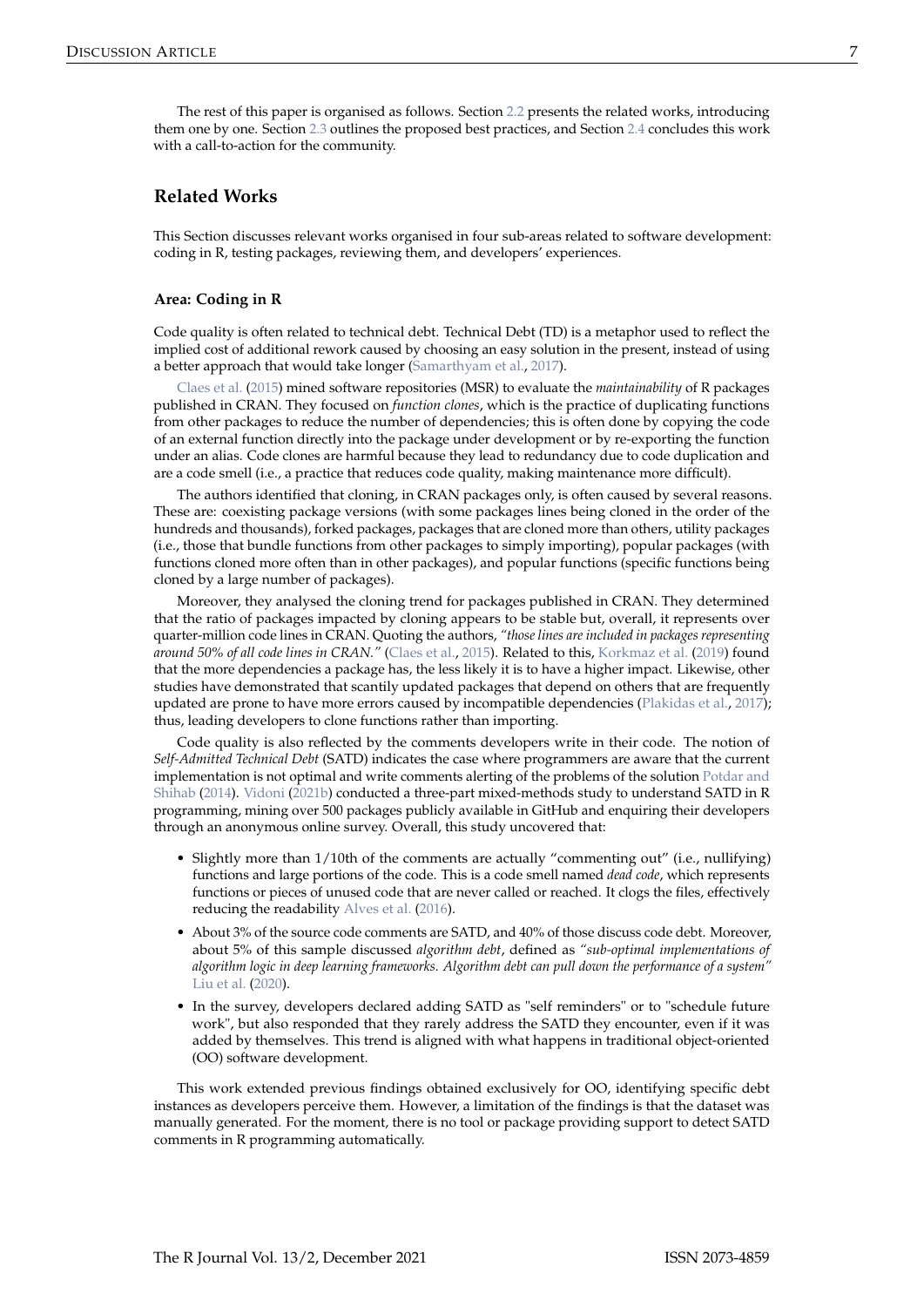#### <span id="page-2-1"></span>**Area: Testing R Packages**

[Vidoni](#page-8-2) [\(2021a\)](#page-8-2) conducted a mixed-methods MSR (Mining Software Repositories) that combined mining GitHub repositories with a developers survey to study *testing technical debt* (TTD) in R programming– the test dimension of TD.

Overall, this study determined that R packages testing has poor quality, specifically caused by the situations summarised in Table [1.](#page-2-0) A finding is with regards to the type of tests being carried out. When designing test cases, good practices indicate that developers should test *common cases* (the "traditional" or "more used" path of an algorithm or function) as well as *edge cases* (values that require special handling, hence assessing boundary conditions of an algorithm or function) [\(Daka and Fraser,](#page-7-12) [2014\)](#page-7-12). Nonetheless, this study found that almost 4/5 of the tests are common cases, and a vast majority of alternative paths (e.g., accessible after a condition) are not being assessed.

Moreover, this study also determined that available tools for testing are limited regarding their documentation and the examples provided (as indicated by survey respondents). This includes the usability of the provided assertions (given that most developers use custom-defined cases) and the lack of tools to automate the initialisation of data for testing, which often causes the test suits to fail due to problems in the suite itself.

<span id="page-2-0"></span>

| <b>Smell</b>                    | Definition (Samarthyam et al., 2017)                                                                                                                                                                                                                 | Reason (Vidoni, 2021a)                                                                                                                                                                                                                                                                                                                          |
|---------------------------------|------------------------------------------------------------------------------------------------------------------------------------------------------------------------------------------------------------------------------------------------------|-------------------------------------------------------------------------------------------------------------------------------------------------------------------------------------------------------------------------------------------------------------------------------------------------------------------------------------------------|
| Inadequate<br><b>Unit Tests</b> | The test suite is not ideal to ensure quality testing.                                                                                                                                                                                               | Many relevant lines remain untested. Alternative<br>paths (i.e., those accessible after a condition) are<br>mostly untested. There is a large variability in the<br>coverage of packages from the same area (e.g., bio-<br>statistics). Developers focus on common cases only,<br>leading to incomplete testing.                                |
| Obscure Unit<br><b>Tests</b>    | When unit tests are obscure, it becomes difficult to<br>understand the unit test code and the production<br>code for which the tests are written.                                                                                                    | Multiple asserts have unclear messages. Multiple<br>asserts are mixed in the same test function. Exces-<br>sive use of user-defined asserts instead of relying<br>on the available tools.                                                                                                                                                       |
| Improper As-<br>serts           | Wrong or non-optimal usage of asserts leads to poor<br>testing and debugging.                                                                                                                                                                        | Testing concentrated on common cases. Excessive<br>use of custom asserts. Developers still uncover bugs<br>in their code even when the tests are passing.                                                                                                                                                                                       |
| Inexperienced<br><b>Testers</b> | Testers, and their domain knowledge, are the main<br>strength of exploratory testing. Therefore, low<br>tester fitness and non-uniform test accuracy over<br>the whole system accumulate residual defects.                                           | Survey participants are reportedly highly-<br>experienced, yet their most common challenge was<br>lack of testing knowledge and poor documentation<br>of tools.                                                                                                                                                                                 |
| Limited<br>Test<br>Execution    | Executing or running only a subset of tests to reduce<br>the time required. It is a shortcut increasing the<br>possibility of residual defects.                                                                                                      | A large number of mined packages (about 35%) only<br>used manual testing, with no automated suite (e.g.,<br>testthat). The survey responses confirmed this<br>proportion.                                                                                                                                                                       |
| Improper Test<br>Design         | Since the execution of all combination of test cases<br>is an effort-intensive process, testers often run only<br>known, less problematic tests (i.e., those less prone<br>to make the system fail). This increases the risk of<br>residual defects. | The study found a lack of support for automatically<br>testing plots. The mined packages used test that<br>functions to generate a plot that was later (manu-<br>ally) inspected by a human to evaluate readability,<br>suitability, and other subjective values. Survey re-<br>sults confirmed developers struggle with plots as-<br>sessment. |

**Table 1:** Problems found by [Vidoni](#page-8-2) [\(2021a\)](#page-8-2) regarding unit testing of R packages.

Křikava and Vitek [\(2018\)](#page-7-13) conducted an MSR to inspect R packages' source code, making available a tool that automatically generates unit tests. In particular, they identified several challenges regarding testing caused by the language itself, namely its extreme dynamism, coerciveness, and lack of types, which difficult the efficacy of traditional test extraction techniques.

In particular, the authors worked with *execution traces*, "the sequence of operations performed by a program for a given set of input values" (Křikava and Vitek, [2018\)](#page-7-13), to provide [genthat,](https://github.com/PRL-PRG/genthat) a package to optimise the unit testing of a target package [\(Krikava,](#page-7-14) [2018\)](#page-7-14). **[genthat](https://CRAN.R-project.org/package=genthat)** records the execution traces of a target package, allowing the extraction of unit test functions; however, this is limited to the public interface or the internal implementation of the target package. Overall, its process requires installation, extraction, tracing, checking and minimisation.

Both genthat and the study performed by these authors are highly valuable to the community since the *minimisation* phase of the package checks the unit tests and discards those failing, and records to coverage, eliminating redundant test cases. Albeit this is not a solution to the lack of edge cases detected in another study [\(Vidoni,](#page-8-2) [2021a\)](#page-8-2), this **[genthat](https://CRAN.R-project.org/package=genthat)** assists developers and can potentially reduce the workload required to obtain a baseline test suite. However, this work's main limitation is its emphasis on the coverage measure, which is not an accurate reflection of the tests' quality.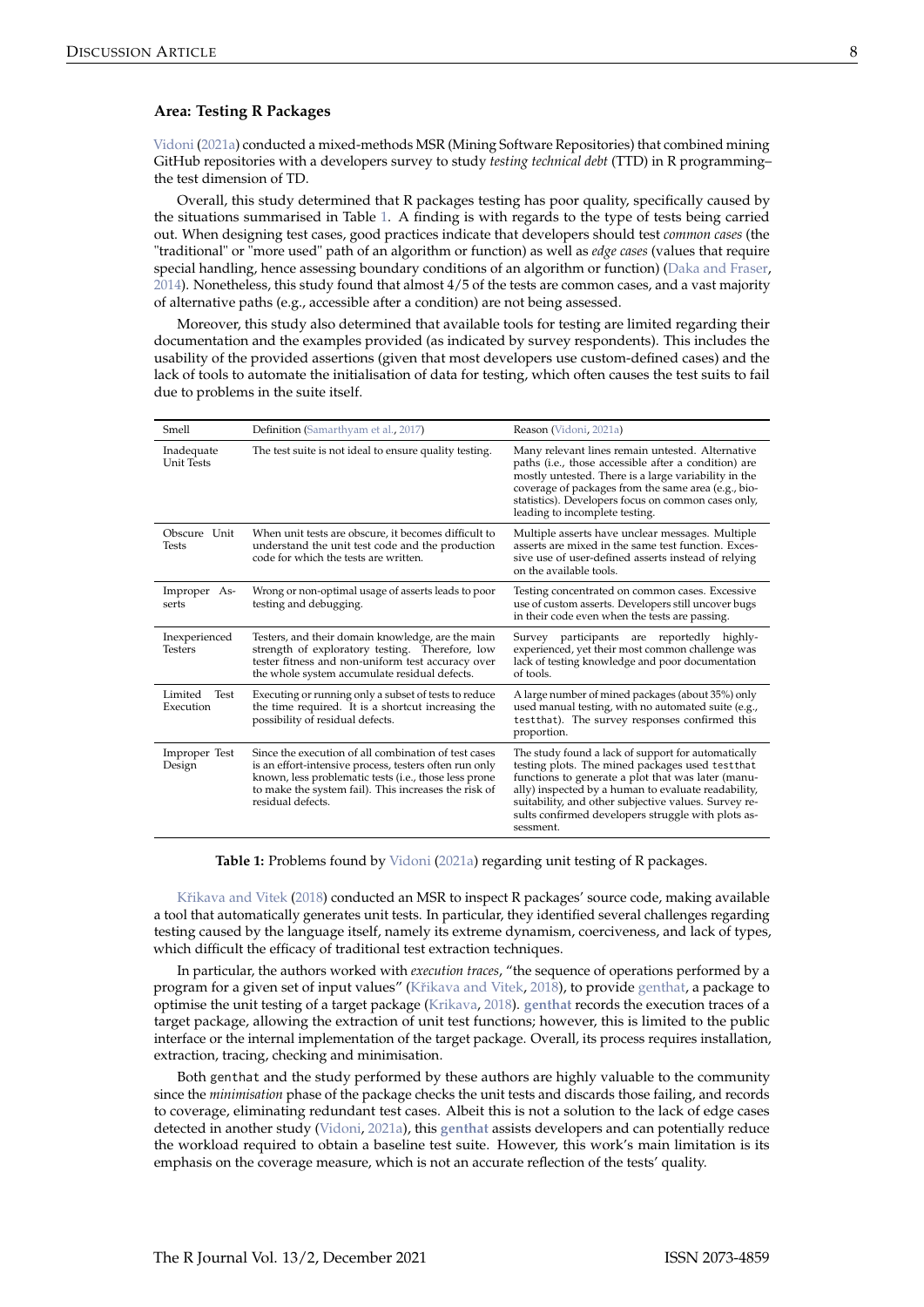<span id="page-3-1"></span>Finally, [Russell et al.](#page-8-5) [\(2019\)](#page-8-5) focused on the *maintainability quality* of R packages caused by their *testing* and *performance*. The authors conducted an MSR of 13500 CRAN packages, demonstrating that "reproducible and replicable software tests are frequently not available". This is also aligned with the findings of other authors mentioned in this Section. They concluded with recommendations to improve the long-term maintenance of a package in terms of testing and optimisation, reviewed in Section [2.3.](#page-5-0)

#### **Area: Reviewing Packages**

The increased relevance of software in data science, statistics and research increased the need for reproducible, quality-coded software [\(Howison and Herbsleb,](#page-7-15) [2011\)](#page-7-15). Several community-led organisations were created to organize and review packages - among them, *rOpenSci* [\(Ram et al.,](#page-7-16) [2019;](#page-7-16) [rOpenSci et al.,](#page-7-17) [2021\)](#page-7-17) and *BioConductor* [\(Gentleman et al.,](#page-7-18) [2004\)](#page-7-18). In particular, *rOpenSci* has established a thorough peer-review process for R packages based on the intersection of academic peer-reviews and software reviews.

As a result, [Codabux et al.](#page-6-4) [\(2021\)](#page-6-4) studied *rOpenSci* open peer-review process. They extracted completed and accepted packages reviews, broke down individual comments, and performed a card sorting approach to determine which types of TD were most commonly discussed.

One of their main contributions is a taxonomy of TD extending the current definitions to R programming. It also groups debt types by *perspective*, representing 'who is the most affected by a type of debt". They also provided examples of rOpenSci's peer-review comments referring to a specific debt. This taxonomy is summarised in Table [2,](#page-3-0) also including recapped definitions.

<span id="page-3-0"></span>

| Perspective | TD Type                    | <b>Reason</b>                                                                                                                                                                                                                       |
|-------------|----------------------------|-------------------------------------------------------------------------------------------------------------------------------------------------------------------------------------------------------------------------------------|
| User        | Usability                  | In the context of R, test debt encompasses anything related to usability, interfaces, visualisa-                                                                                                                                    |
|             | Documentation              | tion and so on.<br>For R, this is anything related to roxygen2 (or alternatives such as the Latex or Markdown<br>generation), readme files, vignettes and even pkgdown websites.                                                    |
|             | Requirements               | Refers to trade-offs made concerning what requirements the development team needs to<br>implement or how to implement them.                                                                                                         |
| Developer   | Test                       | In the context of R, test debt encompasses anything related to coverage, unit testing, and<br>test automation.                                                                                                                      |
|             | Defect                     | Refers to known defects, usually identified by testing activities or by the user and reported<br>on bug tracking systems.                                                                                                           |
|             | Design                     | For R, this debt is related to any OO feature, including visibility, internal functions, the triple-<br>colon operator, placement of functions in files and folders, use of roxygen2 for imports,<br>returns of objects, and so on. |
|             | Code                       | In the context of R, examples of code debt are anything related to renaming classes and<br>functions, $\langle -\nu s\rangle =$ , parameters and arguments in functions, FALSE/TRUE vs. F/T, print<br>vs warning/message.           |
| <b>CRAN</b> | Build                      | In the context of R, examples of build debt are anything related to Travis, Codecovio,<br>GitHub Actions, CI, AppVeyor, CRAN, CMD checks, devtools:: check.                                                                         |
|             | Versioning<br>Architecture | Refers to problems in source code versioning, such as unnecessary code forks.<br>for example, violation of modularity, which can affect architectural requirements (e.g.,<br>performance, robustness).                              |

**Table 2:** Taxonomy of TD types and perspectives for R packages, proposed by [Codabux et al.](#page-6-4) [\(2021\)](#page-6-4).

Additionally, they uncovered that almost one-third of the debt discussed is *documentation debt*– related to how well packages are being documented. This was followed by *code debt*, providing a different distribution than the one obtained by [Vidoni](#page-8-4) [\(2021b\)](#page-8-4). This difference is caused by rOpenSci reviewers focusing on documentation (e.g., comments written by reviewers' account for most of the *documentation debt*), while developers' comments concentrate their attention in *code debt*. The entire classification process is detailed in the original study [Codabux et al.](#page-6-4) [\(2021\)](#page-6-4).

#### **Area: Developers' Experiences**

Developers' perspectives on their work are fundamental to understand how they develop software. However, scientific software developers have a different point of view than 'traditional' programmers [\(Howison and Herbsleb,](#page-7-15) [2011\)](#page-7-15).

[Pinto et al.](#page-7-7) [\(2018\)](#page-7-7) used an online questionnaire to survey over 1500 R developers, with results enriched with metadata extracted from GitHub profiles (provided by the respondents in their answers). Overall, they found that scientific developers are primarily self-taught but still consider peer-learning a second valuable source. Interestingly, the participants did not perceive themselves as programmers, but rather as a member of any other discipline. This also aligns with findings provided by other works [\(German et al.,](#page-7-4) [2013;](#page-7-4) [Morandat et al.,](#page-7-0) [2012\)](#page-7-0). Though the latter is understandable, such perception may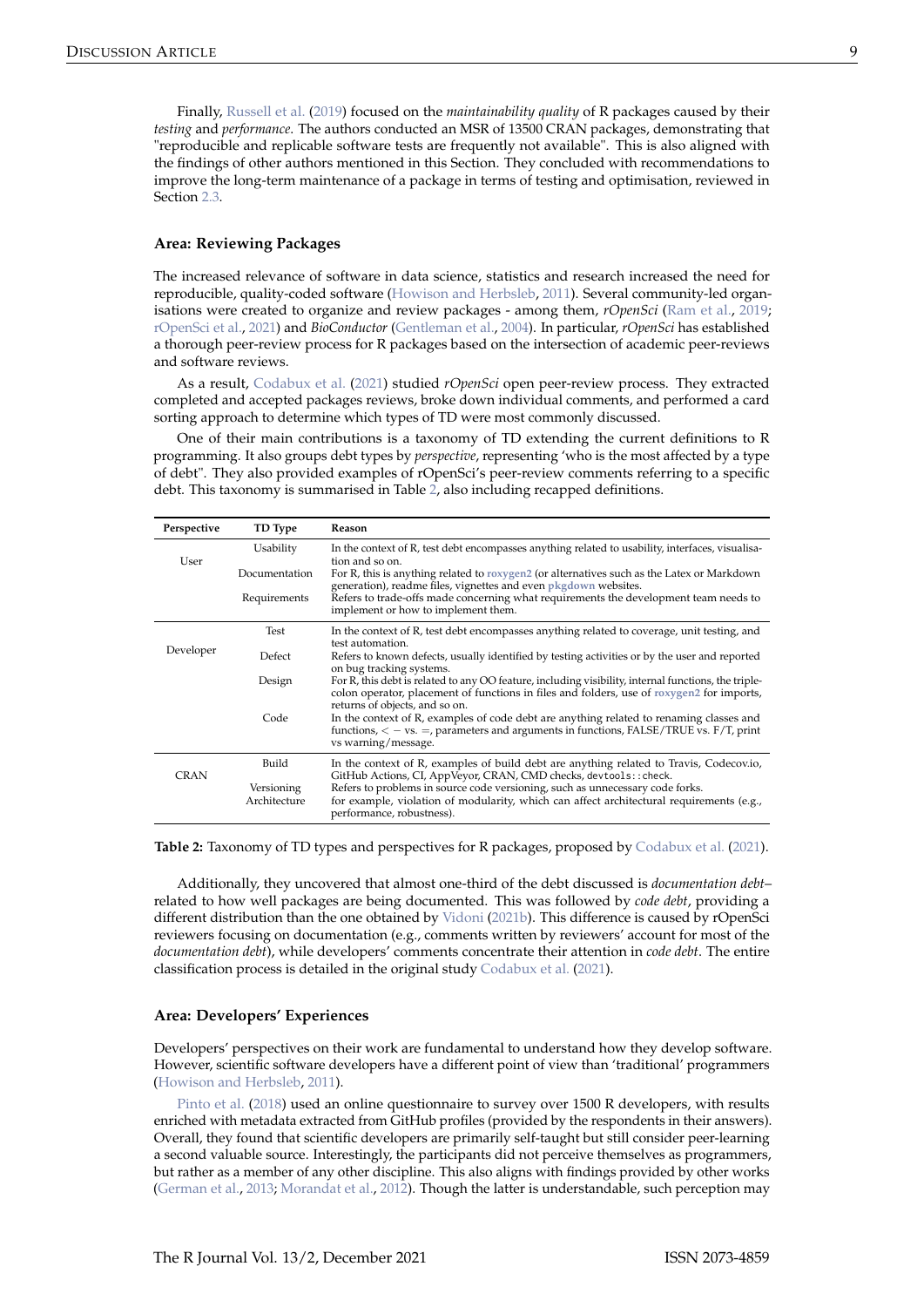<span id="page-4-1"></span>Additionally, this study found that scientific developers work alone or in small teams (up to five people). Interestingly enough, they found that people spend a significant amount of time focused on coding and testing and performed an ad-hoc elicitation of requirements, mostly 'deciding by themselves' on what to work next, rather than following any development lifecycle.

When enquiring about commonly-faced challenges, the participants of this study considered the following: cross-platform compatibility, poor documentation (which is a central topic for reviewers [\(Codabux et al.,](#page-6-4) [2021\)](#page-6-4)), interruptions while coding, lack of time (also mentioned by developers in another study [\(Vidoni,](#page-8-4) [2021b\)](#page-8-4)), scope bloat, lack of user feedback (also related to validation, instead of verification testing), and lack of formal reward system (e.g., the work is not credited in the scientific community [\(Howison and Herbsleb,](#page-7-15) [2011\)](#page-7-15)).

<span id="page-4-0"></span>

| Area       | <b>Main Problem</b>                                                                                                                                                                                                                                                                                                         | <b>Recommended Practice</b>                                                                                                                                                                                                                                                                                                                                                                                                                                                                                                                                                                                                                                                                                                                                                                                                                                                                                                                                                                                                  |
|------------|-----------------------------------------------------------------------------------------------------------------------------------------------------------------------------------------------------------------------------------------------------------------------------------------------------------------------------|------------------------------------------------------------------------------------------------------------------------------------------------------------------------------------------------------------------------------------------------------------------------------------------------------------------------------------------------------------------------------------------------------------------------------------------------------------------------------------------------------------------------------------------------------------------------------------------------------------------------------------------------------------------------------------------------------------------------------------------------------------------------------------------------------------------------------------------------------------------------------------------------------------------------------------------------------------------------------------------------------------------------------|
| Lifecycles | The lack of proper requirement elicitation and<br>development organisation was identified as a<br>critical problem for developers (Wiese et al.,<br>$2020$ ; Pinto et al., $2018$ ), who often resort to<br>writing comments in the source to remind them-<br>selves of tasks they later do not address (Vidoni,<br>2021b). | There are extremely lightweight agile lifecy-<br>cles (e.g., Extreme Programming, Crystal Clear,<br>Kanban) that can be adapted for a single devel-<br>oper or small groups. Using these can provide<br>a project management framework that can also<br>organise a research project that depends on cre-<br>ating scientific software.                                                                                                                                                                                                                                                                                                                                                                                                                                                                                                                                                                                                                                                                                       |
| Teaching   | Most scientific developers do not perceive<br>themselves as programmers and are self-taught<br>(Pinto et al., 2018). This hinders their back-<br>ground knowledge and the tools they have<br>available to detect TD and other problems, po-<br>tentially leading to low-quality code (German<br>et al., 2013).              | Since graduate school is considered fundamen-<br>tal for these developers (Pinto et al., 2018), pro-<br>viding a solid foundation of SE-oriented R pro-<br>gramming for candidates whose research relies<br>heavily on software can prove beneficial. The<br>topics to be taught should be carefully selected<br>to keep them practical and relevant yet still<br>valuable for the candidates.                                                                                                                                                                                                                                                                                                                                                                                                                                                                                                                                                                                                                               |
| Coding     | Some problems discussed where functions<br>clones, incorrect imports, non-semantic or<br>meaningful names, improper visibilitiy or file<br>distribution of functions, among others.                                                                                                                                         | Avoid duplicating (i.e., copy-pasting or re-<br>exporting) functions from other packages, and<br>instead use proper selective import, such as<br>roxygen2's @importFrom or similar Latex docu-<br>mentation styles.<br>Avoid leaving unused functions or pieces of<br>code that are 'commented out' to be nullified.<br>Proper use of version control enables develop-<br>ers to remove the segments of code and revisit<br>them through previous commits.<br>Code comments are meant to be meaningful<br>and should not be used as a planning tool. Com-<br>ments indicating problems or errors should be<br>addressed (either when found, if the problem<br>is small or planning for a specific time to do it<br>if the problem is significant).<br>Names should be semantic and meaningful,<br>maintaining consistency in the whole project.<br>Though there is no pre-established convention<br>for R, previous works provide an overview<br>(Baath, 2012), as well as packages, such as the<br>tidyverse's style guide. |
| Testing    | Current tests leave many relevant paths unex-<br>plored, often ignoring the testing of edge cases<br>and damaging the robustness of the code pack-<br>aged (Vidoni, 2021a; Russell et al., 2019)                                                                                                                            | All alternative paths should be tested (e.g.,<br>those limited by conditionals). Exceptional<br>cases should be tested; e.g., evaluating that a<br>function throws an exception or error when it<br>should, and evaluating other cases such as (but<br>not limited to), nulls, NAs, NaNs, warnings, large<br>numbers, empty strings, empty variables (e.g.,<br>character(0), among others.<br>Other specific testing cases, including perfor-<br>mance evaluation and profiling, discussed and<br>exemplified by Russell et al. (2019).                                                                                                                                                                                                                                                                                                                                                                                                                                                                                      |

**Table 3:** Recommendations of best practices, according to the issues found in previous work and good practices established in the SE community.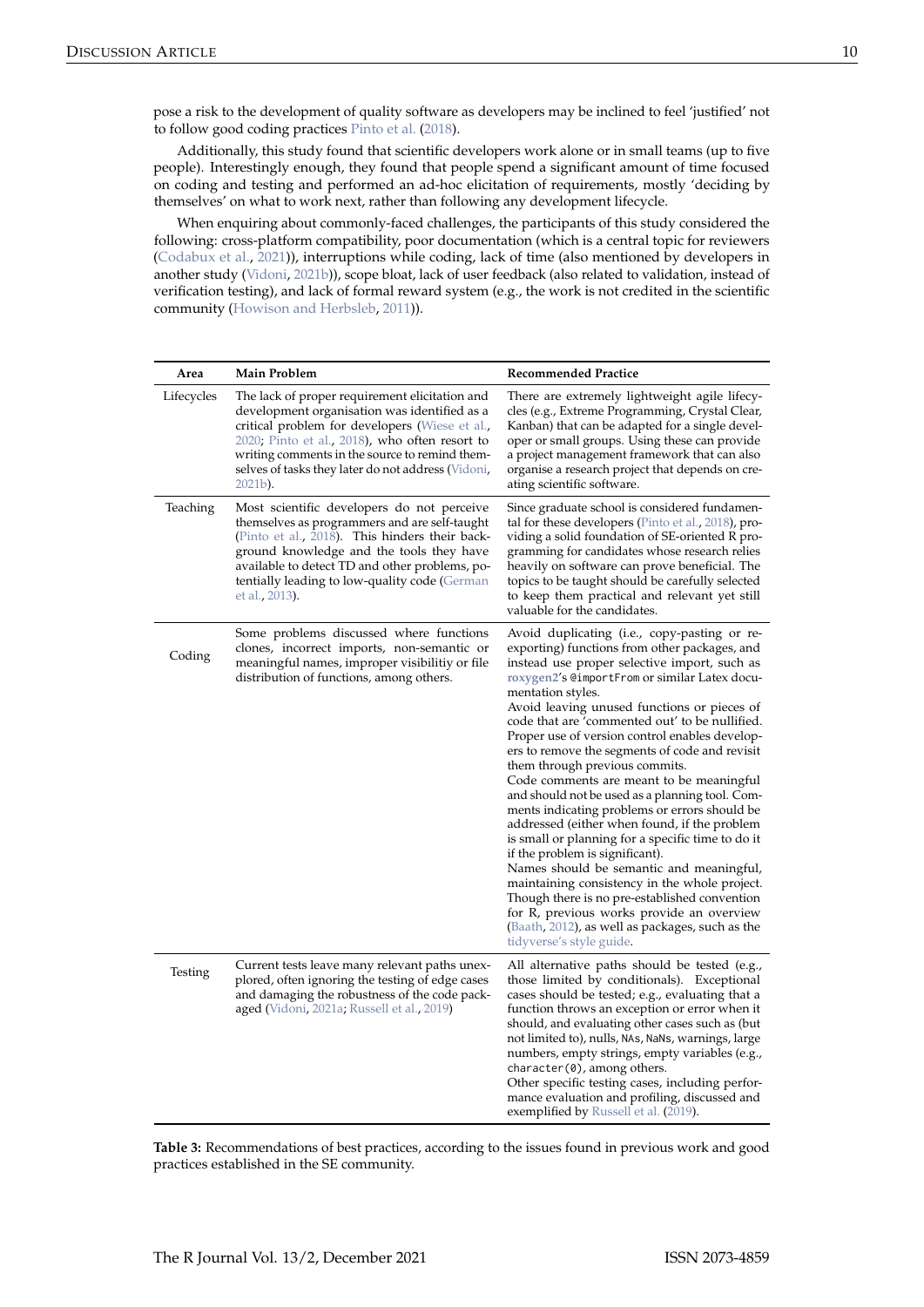<span id="page-5-2"></span>This study [\(Pinto et al.,](#page-7-7) [2018\)](#page-7-7) was followed up to create a taxonomy of problems commonly faced by scientific developers [\(Wiese et al.,](#page-8-6) [2020\)](#page-8-6). They worked with over 2100 qualitatively-reported problems and grouped them into three axes; given the size of their taxonomy, only the larger groups are summarised below:

- *Technical Problems:* represent almost two-thirds of the problems faced. They are related to software design and construction, software testing and debugging, software maintenance and evolution, software requirements and management, software build and release engineering, software tooling' and others (e.g., licensing, CRAN-related, user interfaces).
- *Social-Related Problems:* they represent a quarter of the problems faced by developers. The main groups are: publicity, lack of support, lack of time, emotional and communication and collaboration.
- *Scientific-Related Problems:* are the smaller category related to the science supporting or motivating the development. The main groups are: scope, background, reproducibility and data handling, with the latter being the most important.

These two works provide valuable insight into scientific software developers. Like other works mentioned in this article, albeit there are similarities with traditional software development (both in terms of programming paradigms and goals), the differences are notable enough to warrant further specialised investigations.

# <span id="page-5-0"></span>**Towards Best Practices**

Based on well-known practices for traditional software development [\(Sommerville,](#page-8-7) [2015\)](#page-8-7), this Section outlines a proposal of best practices for R developers. These are meant to target the weaknesses found by the previous studies discussed in Section [2.2.](#page-1-0) This list aims to provide a baseline, aiming that (through future research works) they can be improved and further tailored to the needs of scientific software development and the R community in itself.

The practices discussed span from overarching (e.g., related to processes) to specific activities. They are summarised in Table [3.](#page-4-0)

# <span id="page-5-1"></span>**Call to Action**

Scientific software and R programming became ubiquitous to numerous disciplines, providing essential analysis tools that could not be completed otherwise. Albeit R developers are reportedly struggling in several areas, academic literature centred on the development of scientific software is scarce. As a result, this Section provides two calls to actions: one for R users and another for RSE academics.

**Research Software Engineering Call:** SE for data science and scientific software development is crucial for advancing research outcomes. As a result, interdisciplinary works are increasingly needed to approach specific areas. Some suggested topics to kickstart this research are as follows:

- *Lifecycles and methodologies for project management.* Current methodologies focus on the demands of projects with clear stakeholders and in teams of traditional developers. As suggested in Section [2.3,](#page-5-0) many agile methodologies are suitable for smaller teams or even uni-personal developments. Studying this and evaluating its application in practice can prove highly valuable.
- *Specific debts in scientific software.* Previous studies highlighted the existence of specific types of debt that are not often present in traditional software development (e.g., algorithm and reproducibility) [\(Liu et al.,](#page-7-11) [2020\)](#page-7-11) and are therefore not part of currently accepted taxonomies [\(Alves et al.,](#page-6-3) [2016;](#page-6-3) [Potdar and Shihab,](#page-7-10) [2014\)](#page-7-10). Thus, exploring these specific problems can help detect uncovered problems, providing viable paths of actions and frameworks for programmers.
- *Distinct testing approaches.* R programming is an inherently different paradigm, and current guidance for testing has been developed for the OO paradigm. As a result, more studies are needed to tackle specific issues that may arise, such as how to test visualisations or scripts [\(Vidoni,](#page-8-2) [2021a\)](#page-8-2), and how to move beyond coverage by providing tests that are optimal yet meaningful Křikava and Vitek [\(2018\)](#page-7-13).
- **R Community Call:** The following suggestions are centred on the abilities of the R community:
- Several packages remain under-developed, reportedly providing incomplete tools. This happens not only in terms of functionalities provided but also on their documentation and examples. For instance, developers disclosed that lack of specific examples was a major barrier when properly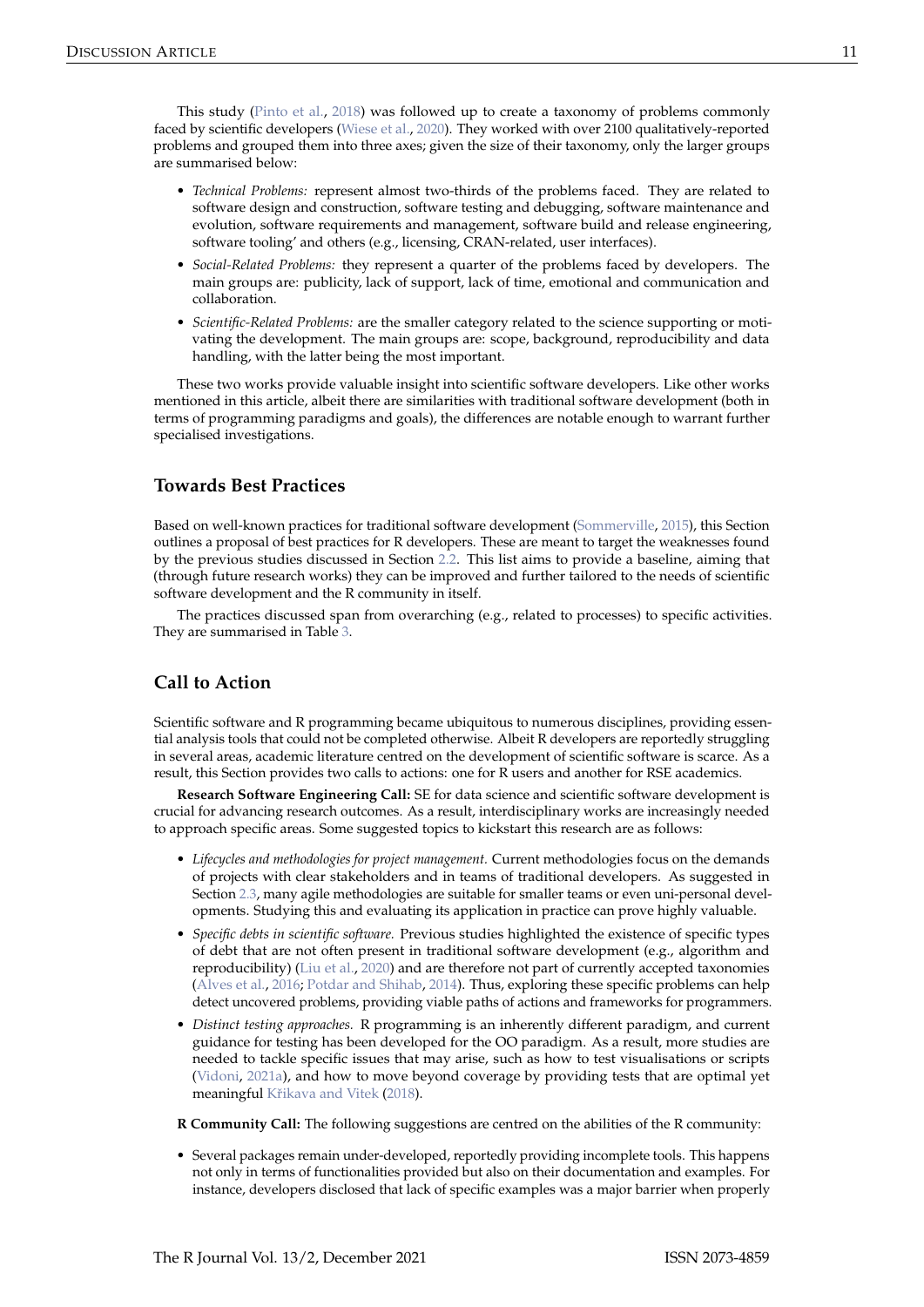<span id="page-6-6"></span>testing [\(Vidoni,](#page-8-2) [2021a\)](#page-8-2). Extending the examples available in current packages can be achieved through community calls, leveraging community groups' reach, such as R-Ladies and RUGs (R User Groups). Note that this suggestion is not related to package development guides but to a community-sourced improvement of the documentation of existing packages.

• Additionally, incorporating courses in graduate school curricula that focus on "SE for Data Science" would be beneficial for the students, as reported in other works [\(Pinto et al.,](#page-7-7) [2018;](#page-7-7) [Wiese](#page-8-6) [et al.,](#page-8-6) [2020\)](#page-8-6). However, this can only be achieved through interdisciplinary work that merges specific areas of interest with RSE academics and educators alike. Once more, streamlined versions of these workshops could be replicated in different community groups.

There is a wide range of possibilities and areas to work, all derived from diversifying R programming and RSE. This paper highlighted meaningful work in this area and proposed a call-to-action to further this area of research and work. However, these ideas need to be repeatedly evaluated and refined to be valuable to R users.

## **Acknowledgements**

This research did not receive any specific grant from funding agencies in the public, commercial, or not-for-profit sectors. The author is grateful to both R-Ladies and rOpenSci communities that fostered the interest in this topic and to Prof. Dianne Cook for extending the invitation for this article.

# **Packages Mentioned**

The following packages were mentioned in this article:

- **[covr](https://CRAN.R-project.org/package=covr), for package coverage evaluation. Mentioned by Křikava and Vitek [\(2018\)](#page-7-13) and [Codabux](#page-6-4)** [et al.](#page-6-4) [\(2021\)](#page-6-4). Available at: [https://cran.r-project.org/web/packages/covr/index.html.](https://cran.r-project.org/web/packages/covr/index.html)
- [genthat](https://CRAN.R-project.org/package=genthat), developed by Křikava and Vitek [\(2018\)](#page-7-13), to optimise testing suits. Available at [https:](https://github.com/PRL-PRG/genthat) [//github.com/PRL-PRG/genthat.](https://github.com/PRL-PRG/genthat)
- **[pkgdown](https://CRAN.R-project.org/package=pkgdown)** for package documentation. Mentioned by [Codabux et al.](#page-6-4) [\(2021\)](#page-6-4) as part of documentation debt. Available at: [https://cran.r-project.org/web/packages/pkgdown/index.html.](https://cran.r-project.org/web/packages/pkgdown/index.html)
- **[roxygen2](https://CRAN.R-project.org/package=roxygen2)**, for package documentation. Recommended in Section [2.3,](#page-5-0) and mentioned as examples of design and documentation debt by [Codabux et al.](#page-6-4) [\(2021\)](#page-6-4). Available at [https://cran.r](https://cran.r-project.org/web/packages/roxygen2/index.html)[project.org/web/packages/roxygen2/index.html.](https://cran.r-project.org/web/packages/roxygen2/index.html)
- **[testthat](https://CRAN.R-project.org/package=testthat)**, most used testing tool, according to findings by [Vidoni](#page-8-2) [\(2021a\)](#page-8-2). Mentioned when discussing testing debt by [Codabux et al.](#page-6-4) [\(2021\)](#page-6-4). Available at [https://cran.r-project.org/web/](https://cran.r-project.org/web/packages/testthat/index.html) [packages/testthat/index.html.](https://cran.r-project.org/web/packages/testthat/index.html)
- **[tidyverse](https://CRAN.R-project.org/package=tidyverse)**, bundling a large number of packages and providing a style guile. Mentioned in Section [2.3.](#page-5-0) Available at: [https://cran.r-project.org/web/packages/tidyverse/index.html.](https://cran.r-project.org/web/packages/tidyverse/index.html)

# **Bibliography**

- <span id="page-6-3"></span>N. S. Alves, T. S. Mendes, M. G. de Mendonça, R. O. Spínola, F. Shull, and C. Seaman. Identification and management of technical debt: A systematic mapping study. *Information and Software Technology*, 70:100–121, 2016. ISSN 0950-5849. doi: https://doi.org/10.1016/j.infsof.2015.10.008. [[p7,](#page-1-1) [11\]](#page-5-2)
- <span id="page-6-5"></span>R. Baath. The state of naming conventions in r. *The R Journal*, 4:74–75, 12 2012. doi: 10.32614/RJ-2012-018. [[p10\]](#page-4-1)
- <span id="page-6-2"></span>M. Claes, T. Mens, N. Tabout, and P. Grosjean. An empirical study of identical function clones in CRAN. In *2015 IEEE 9th International Workshop on Software Clones (IWSC)*, pages 19–25, Mar. 2015. doi: 10.1109/IWSC.2015.7069885.  $[p7]$  $[p7]$
- <span id="page-6-4"></span>Z. Codabux, M. Vidoni, and F. Fard. Technical Debt in the Peer-Review Documentation of R Packages: a rOpenSci Case Study. In *2021 International Conference on Mining Software Repositories*, pages 1–11, Madrid, Spain, 2021. IEEE. doi: https://arxiv.org/abs/2103.09340. [[p9,](#page-3-1) [10,](#page-4-1) [12\]](#page-6-6)
- <span id="page-6-1"></span>J. Cohen, D. S. Katz, M. Barker, R. Haines, and N. Chue Hong. Building a sustainable structure for research software engineering activities. In *2018 IEEE 14th International Conference on e-Science (e-Science)*, pages 31–32, 2018. doi: 10.1109/eScience.2018.00015. [[p6\]](#page-0-0)
- <span id="page-6-0"></span>J. Cohen, D. S. Katz, M. Barker, N. Chue Hong, R. Haines, and C. Jay. The four pillars of research software engineering. *IEEE Software*, 38(1):97–105, 2021. doi: 10.1109/MS.2020.2973362. [[p6\]](#page-0-0)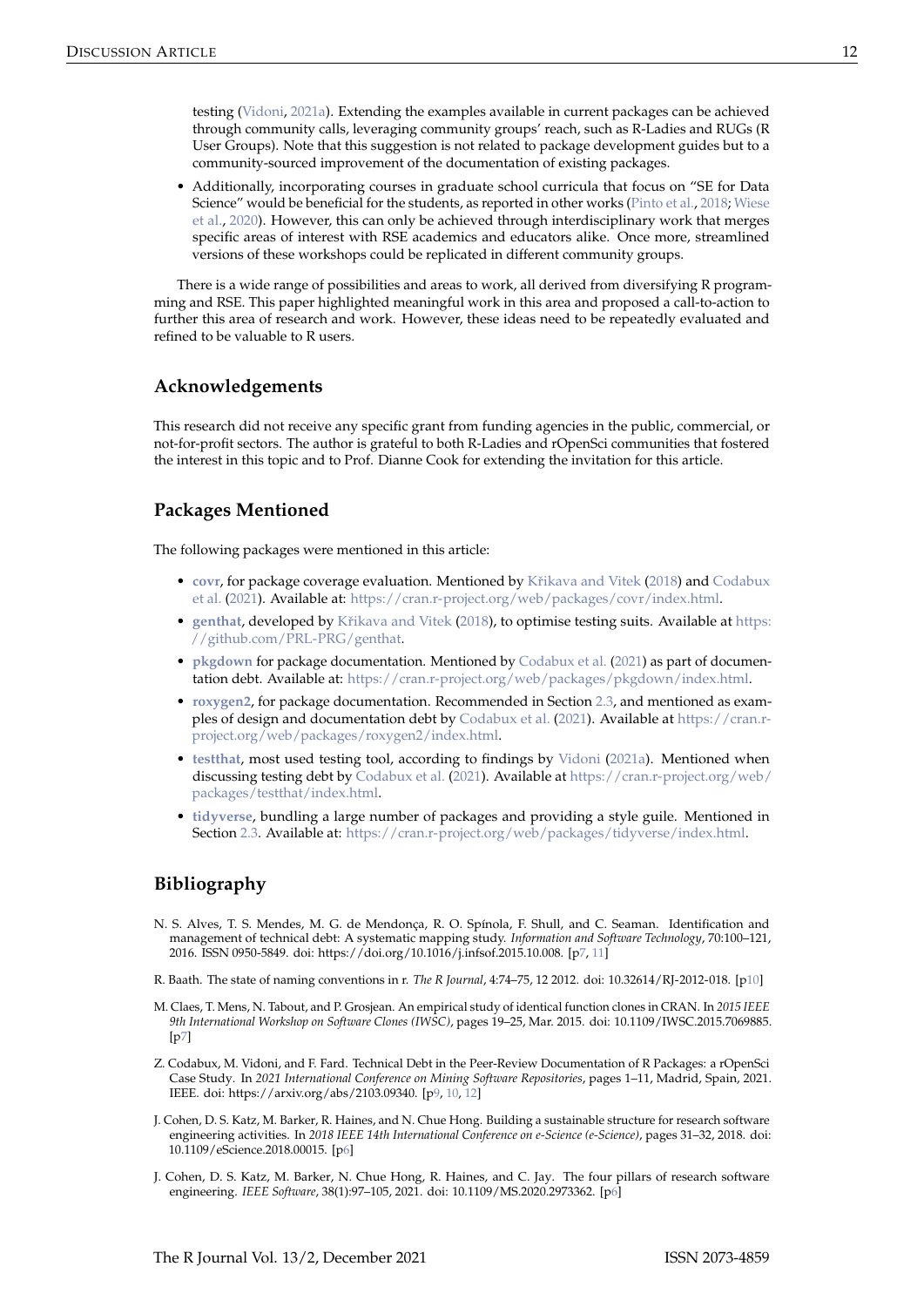- <span id="page-7-12"></span>E. Daka and G. Fraser. A survey on unit testing practices and problems. In *2014 IEEE 25th International Symposium on Software Reliability Engineering*, pages 201–211, 2014. [[p8\]](#page-2-1)
- <span id="page-7-18"></span>R. C. Gentleman, V. J. Carey, D. M. Bates, B. Bolstad, M. Dettling, S. Dudoit, B. Ellis, L. Gautier, Y. Ge, J. Gentry, K. Hornik, T. Hothorn, W. Huber, S. Iacus, R. Irizarry, F. Leisch, C. Li, M. Maechler, A. J. Rossini, G. Sawitzki, C. Smith, G. Smyth, L. Tierney, J. Y. Yang, and J. Zhang. Bioconductor: open software development for computational biology and bioinformatics. *Genome Biology*, 5(10):R80, Sep 2004. ISSN 1474-760X. doi: 10.1186/gb-2004-5-10-r80. URL [https://doi.org/10.1186/gb-2004-5-10-r80.](https://doi.org/10.1186/gb-2004-5-10-r80) [[p9\]](#page-3-1)
- <span id="page-7-4"></span>D. M. German, B. Adams, and A. E. Hassan. The Evolution of the R Software Ecosystem. In *2013 17th European Conference on Software Maintenance and Reengineering*, pages 243–252, Mar. 2013. doi: 10.1109/CSMR.2013.33. ISSN: 1534-5351. [[p6,](#page-0-0) [9,](#page-3-1) [10\]](#page-4-1)
- <span id="page-7-5"></span>W. Hasselbring, L. Carr, S. Hettrick, H. Packer, and T. Tiropanis. Fair and open computer science research software, 2019. [[p6\]](#page-0-0)
- <span id="page-7-15"></span>J. Howison and J. D. Herbsleb. Scientific software production: Incentives and collaboration. In *Proceedings of the ACM 2011 Conference on Computer Supported Cooperative Work*, CSCW '11, page 513–522, New York, NY, USA, 2011. Association for Computing Machinery. ISBN 9781450305563. doi: 10.1145/1958824.1958904. URL [https://doi.org/10.1145/1958824.1958904.](https://doi.org/10.1145/1958824.1958904) [[p9,](#page-3-1) [10\]](#page-4-1)
- <span id="page-7-1"></span>R. Ihaka. The r project: A brief history and thoughts about the future, 2017. URL [https://www.stat.auckland.ac.](https://www.stat.auckland.ac.nz/ ~{}ihaka/downloads/Massey.pdf) [nz/~{}ihaka/downloads/Massey.pdf.](https://www.stat.auckland.ac.nz/ ~{}ihaka/downloads/Massey.pdf) [[p6\]](#page-0-0)
- <span id="page-7-3"></span>G. Korkmaz, C. Kelling, C. Robbins, and S. A. Keller. Modeling the Impact of R Packages Using Dependency and Contributor Networks. In *2018 IEEE/ACM International Conference on Advances in Social Networks Analysis and Mining (ASONAM)*, pages 511–514, Aug. 2018. doi: 10.1109/ASONAM.2018.8508255. ISSN: 2473-991X. [[p6\]](#page-0-0)
- <span id="page-7-8"></span>G. Korkmaz, C. Kelling, C. Robbins, and S. Keller. Modeling the impact of Python and R packages using dependency and contributor networks. *Social Network Analysis and Mining*, 10(1):7, Dec. 2019. ISSN 1869-5469. doi: 10.1007/s13278-019-0619-1. URL [https://doi.org/10.1007/s13278-019-0619-1.](https://doi.org/10.1007/s13278-019-0619-1) [[p7\]](#page-1-1)
- <span id="page-7-14"></span>F. Krikava. fikovnik/ISSTA18-artifact: ISSTA'18 Artifact release, July 2018. URL [https://doi.org/10.5281/zenodo.](https://doi.org/10.5281/zenodo.1306437) [1306437.](https://doi.org/10.5281/zenodo.1306437) [[p8\]](#page-2-1)
- <span id="page-7-13"></span>F. Křikava and J. Vitek. Tests from traces: Automated unit test extraction for r. In *Proceedings of the 27th ACM SIGSOFT International Symposium on Software Testing and Analysis*, ISSTA 2018, page 232–241, New York, NY, USA, 2018. Association for Computing Machinery. ISBN 9781450356992. doi: 10.1145/3213846.3213863. URL [https://doi.org/10.1145/3213846.3213863.](https://doi.org/10.1145/3213846.3213863) [[p8,](#page-2-1) [11,](#page-5-2) [12\]](#page-6-6)
- <span id="page-7-11"></span>J. Liu, Q. Huang, X. Xia, E. Shihab, D. Lo, and S. Li. Is Using Deep Learning Frameworks Free? Characterizing Technical Debt in Deep Learning Frameworks. In *Proceedings of the ACM/IEEE 42nd International Conference on Software Engineering: Software Engineering in Society*, ICSE-SEIS '20, page 1–10, New York, NY, USA, 2020. Association for Computing Machinery. ISBN 9781450371244. doi: 10.1145/3377815.3381377. URL [https:](https://doi.org/10.1145/3377815.3381377) [//doi.org/10.1145/3377815.3381377.](https://doi.org/10.1145/3377815.3381377) [[p7,](#page-1-1) [11\]](#page-5-2)
- <span id="page-7-0"></span>F. Morandat, B. Hill, L. Osvald, and J. Vitek. Evaluating the Design of the R Language. In J. Noble, editor, *ECOOP 2012 – Object-Oriented Programming*, Lecture Notes in Computer Science, pages 104–131, Berlin, Heidelberg, 2012. Springer. ISBN 978-3-642-31057-7. doi: 10.1007/978-3-642-31057-7\\_6. [[p6,](#page-0-0) [9\]](#page-3-1)
- <span id="page-7-2"></span>B. Muenchen. R's growth continues to accelerate, 2017. URL [https://www.r-bloggers.com/rs-growth-continues](https://www.r-bloggers.com/rs-growth-continues-to-accelerate/)[to-accelerate/.](https://www.r-bloggers.com/rs-growth-continues-to-accelerate/) [[p6\]](#page-0-0)
- <span id="page-7-7"></span>G. Pinto, I. Wiese, and L. F. Dias. How do scientists develop scientific software? an external replication. In *2018 IEEE 25th International Conference on Software Analysis, Evolution and Reengineering (SANER)*, pages 582–591, 2018. doi: 10.1109/SANER.2018.8330263. [[p6,](#page-0-0) [9,](#page-3-1) [10,](#page-4-1) [11,](#page-5-2) [12\]](#page-6-6)
- <span id="page-7-9"></span>K. Plakidas, D. Schall, and U. Zdun. Evolution of the r software ecosystem: Metrics, relationships, and their impact on qualities. *Journal of Systems and Software*, 132:119–146, 2017. ISSN 0164-1212. doi: https://doi.org/10.1016/j. jss.2017.06.095. URL [https://www.sciencedirect.com/science/article/pii/S0164121217301371.](https://www.sciencedirect.com/science/article/pii/S0164121217301371) [[p7\]](#page-1-1)
- <span id="page-7-10"></span>A. Potdar and E. Shihab. An Exploratory Study on Self-Admitted Technical Debt. In *2014 IEEE International Conference on Software Maintenance and Evolution*, pages 91–100, 2014. doi: 10.1109/ICSME.2014.31. [[p7,](#page-1-1) [11\]](#page-5-2)
- <span id="page-7-16"></span>K. Ram, C. Boettiger, S. Chamberlain, N. Ross, M. Salmon, and S. Butland. A community of practice around peer review for long-term research software sustainability. *Computing in Science Engineering*, 21(2):59–65, 2019. doi: 10.1109/MCSE.2018.2882753. [[p9\]](#page-3-1)
- <span id="page-7-17"></span>rOpenSci, B. Anderson, S. Chamberlain, L. DeCicco, J. Gustavsen, A. Krystalli, M. Lepore, L. Mullen, K. Ram, N. Ross, M. Salmon, and M. Vidoni. rOpenSci Packages: Development, Maintenance, and Peer Review, Feb. 2021. URL [https://doi.org/10.5281/zenodo.4554776.](https://doi.org/10.5281/zenodo.4554776) [[p9\]](#page-3-1)
- <span id="page-7-6"></span>M. Rosado de Souza, R. Haines, M. Vigo, and C. Jay. What makes research software sustainable? an interview study with research software engineers. In *2019 IEEE/ACM 12th International Workshop on Cooperative and Human Aspects of Software Engineering (CHASE)*, pages 135–138, 2019. doi: 10.1109/CHASE.2019.00039. [[p6\]](#page-0-0)